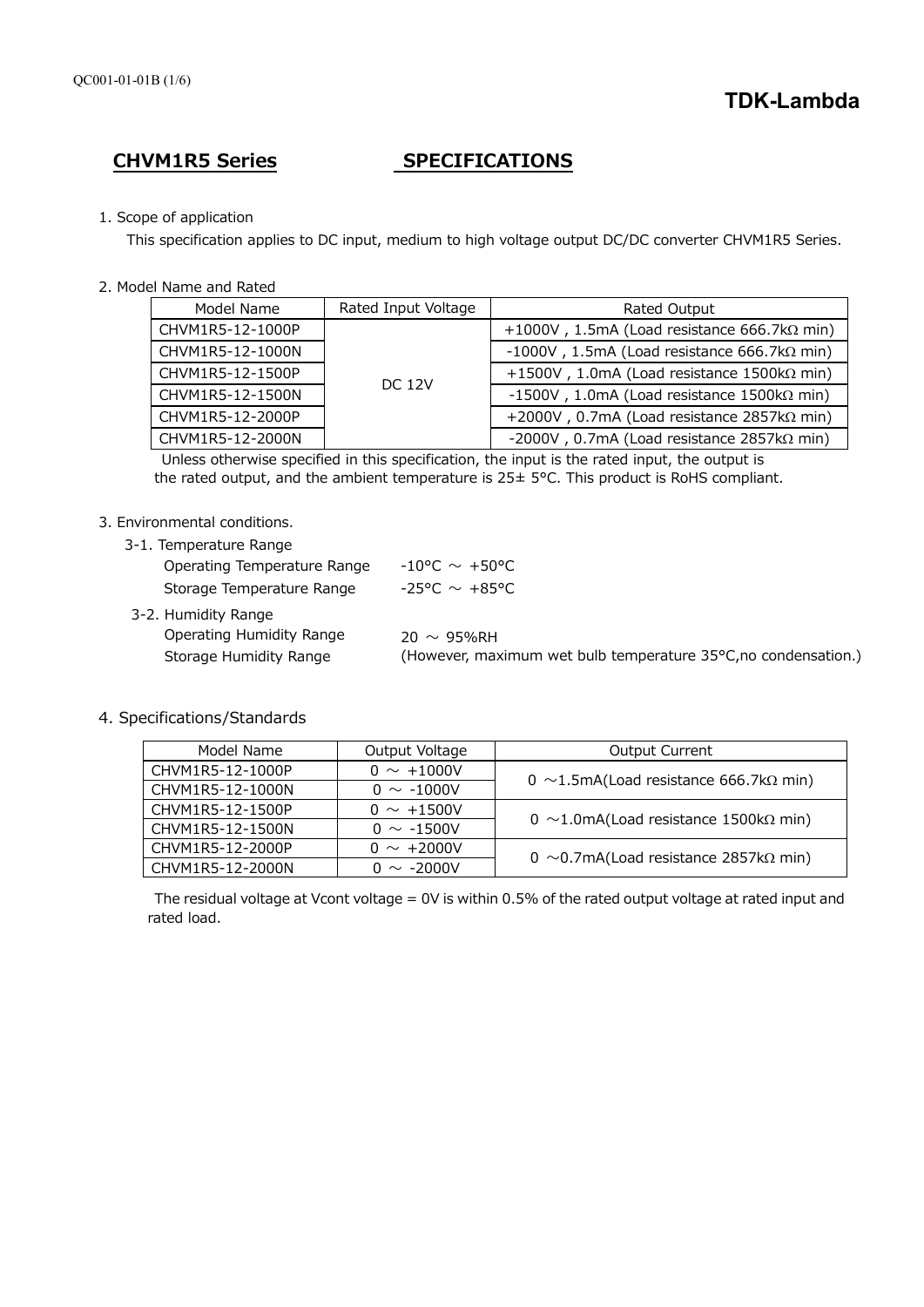4-1. Input Conditions

| Model Name       | Input Voltage                            | Input Current |
|------------------|------------------------------------------|---------------|
| CHVM1R5-12-1000P |                                          | 220mA typ     |
| CHVM1R5-12-1000N |                                          | 220mA typ     |
| CHVM1R5-12-1500P | DC 11.0 $\sim$ 13.0V<br>(Rated:DC 12.0V) | 230mA typ     |
| CHVM1R5-12-1500N |                                          | 250mA typ     |
| CHVM1R5-12-2000P |                                          | 280mA typ     |
| CHVM1R5-12-2000N |                                          | 280mA typ     |

4-2. Output characteristics and attached functions

| Function                        |                           | Specification                                                                                                               | Condition                        |
|---------------------------------|---------------------------|-----------------------------------------------------------------------------------------------------------------------------|----------------------------------|
| Output Voltage Setting Accuracy |                           | $±2\%$ (max)                                                                                                                | External Voltage: 6.0V           |
|                                 | Line Regulation           | $0.01\%$ (typ)                                                                                                              | Input Voltage Range:             |
| Constant                        |                           | $0.02\%$ (max)                                                                                                              | $11.0 \sim 13.0 V$               |
| Voltage                         | Road Regulation           | $0.02%$ (typ)                                                                                                               | Load Range: $0 \sim 100\%$       |
| Accuracy                        |                           | $0.04\%$ (max)                                                                                                              |                                  |
|                                 | Temperature<br>Regulation | 70ppm/°C(typ)                                                                                                               | Temp. Range: $-10$ $\sim$ +50 °C |
| Ripple/Noise                    |                           | 1kV Type<br>$5mVp-p(typ)/15mVp-p(max)$<br>1.5kV Type<br>7mVp-p(typ)/25mVp-p(max)<br>2kV Type<br>$10mVp-p(typ)/30mVp-p(max)$ | $BW = 20MHz$                     |
| Over Current Protection         |                           | Hold back characteristic<br>auto resist circuit operates<br>at 105% or more                                                 | Constant Voltage Accuracy        |
| Over Voltage Protection         |                           | Impossible                                                                                                                  |                                  |
| <b>ON/OFF Control</b>           |                           | Possible                                                                                                                    |                                  |

※4-4. Refer to Test Circuit and Conditions

# 4-3. Output Voltage Control Conditions

External Voltage Control and Volume Control

|                          | <b>CHVM1R5 Series</b>           |
|--------------------------|---------------------------------|
| External Voltage Control | Range : DC $0 \sim 6.0V$        |
| External Volume Control  | 5.0k $\Omega$ Variable Resistor |

4-4. Test circuit and conditions

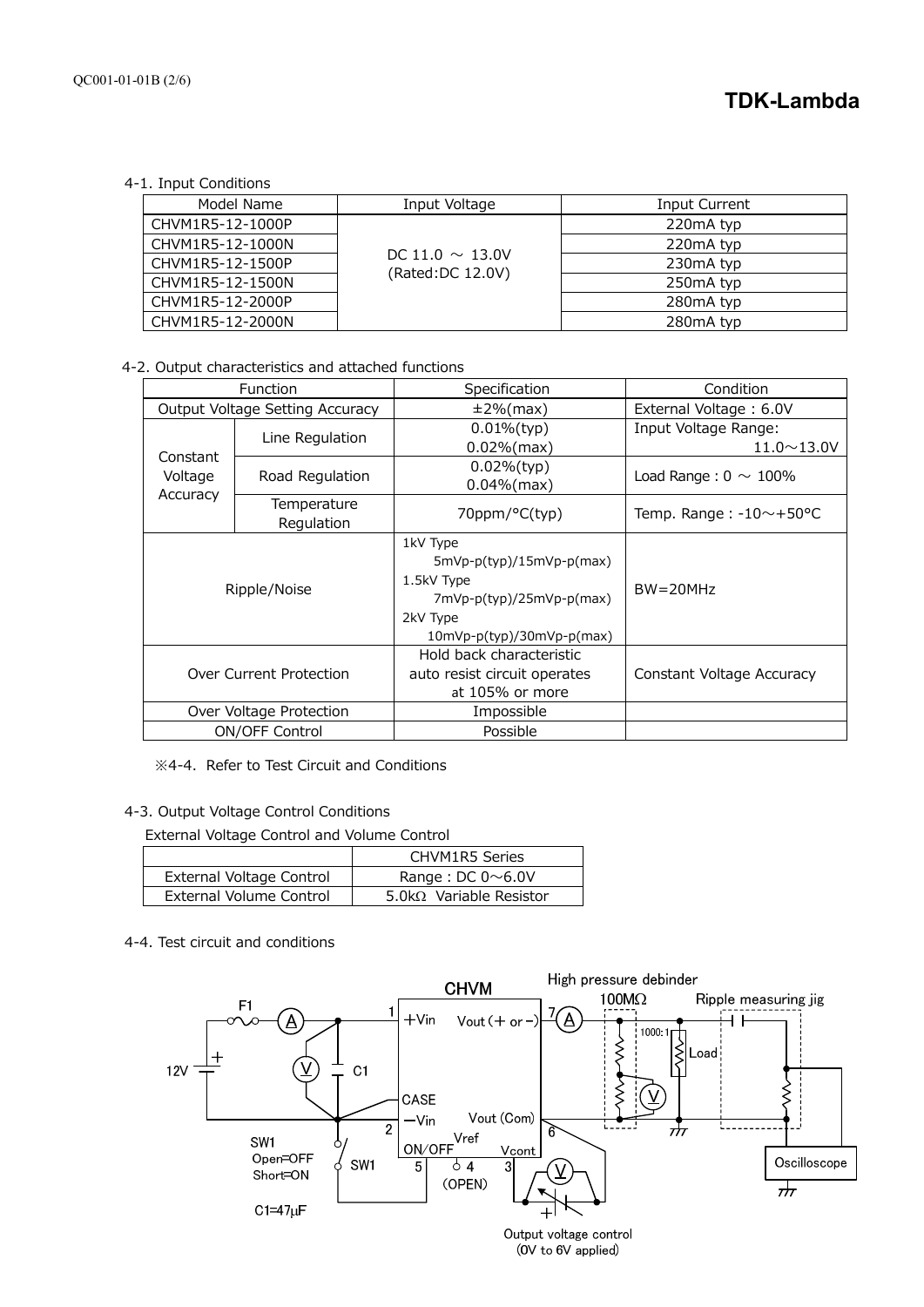# **TDK-Lambda**

5. External dimensions,Terminal description and Lot notation



Without dimensional tolerance is  $\pm 0.5$ 

| Pin No | Terminal<br>Pin Name | Function               |  |
|--------|----------------------|------------------------|--|
| 1      | $+V$ in              |                        |  |
| 2      | -Vin                 | Input                  |  |
| 3      | Vcont                | Output Voltage Control |  |
| 4      | Vref                 | Reference Voltage      |  |
| 5      | ON/OFF               | <b>ON/OFF Control</b>  |  |
| 6      | Vout(Com)            |                        |  |
|        | $Vout(+)$            | Output                 |  |

1) 5-sided shielded metal case

2)–Vin and Vout(Com) are internally connected

3)Lot notation

3 digit or 4 digit alphanumeric notation

$$
\frac{20 N}{T}
$$

Y M N Y: Year of manufacture (Last two digits of the year)

M: Manufacturing month

- (Jan $\sim$ Sep=1 $\sim$ 9、Oct=O、Nov=N、Dec=D)
- N: Manufacturing control serial number Indicate the lot number of the month First Lot: No notation After the second lot:Second,Third…

Ex.

 191: January 2019 First lot production 20O2: October 2020 Second lot production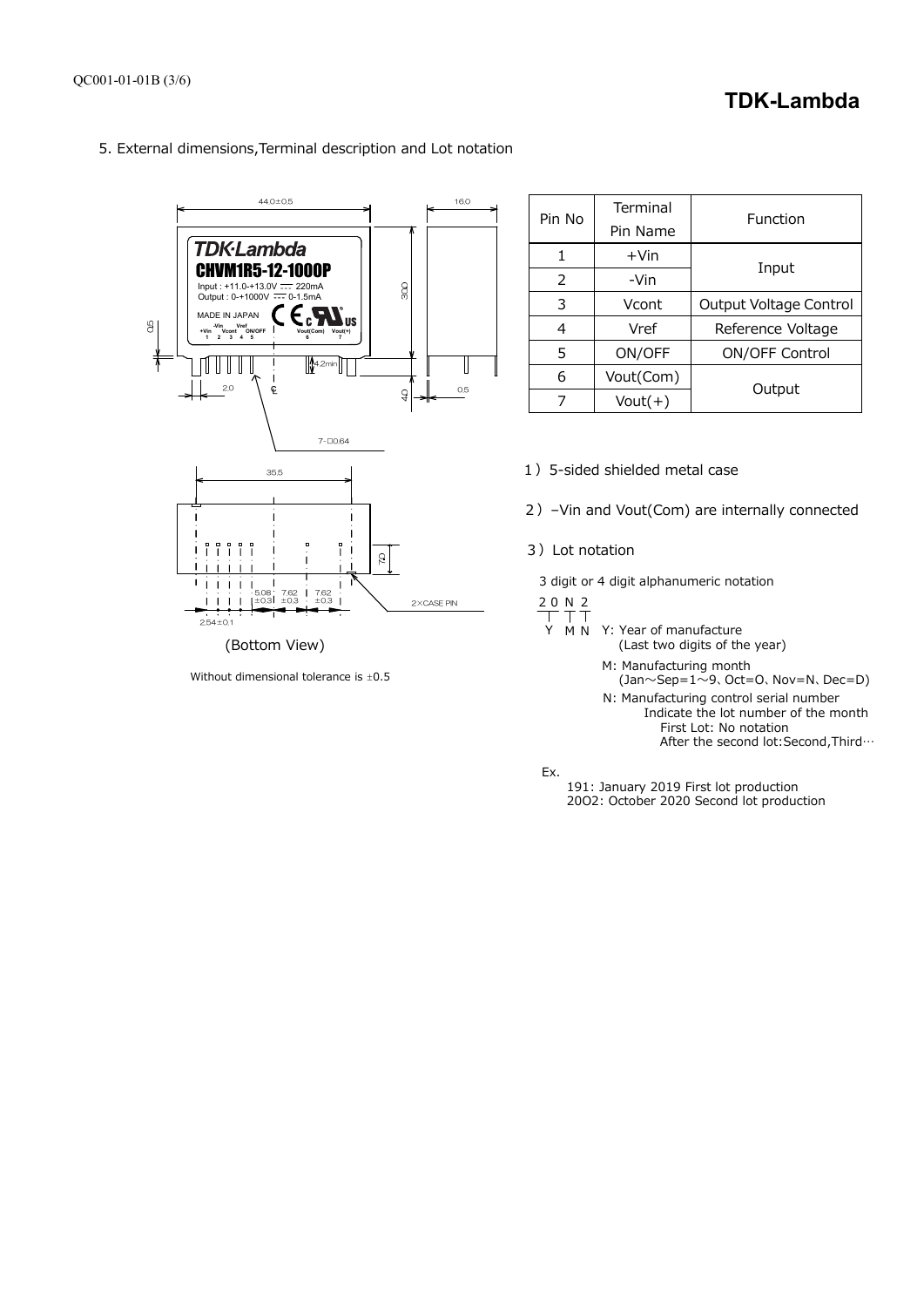# **TDK-Lambda**

#### 6. Block diagram



# 7. How to use







Do not apply more than  $6V + 3%$  to the voltage applied to Vcont.





In the output voltage vs. VR resistance value characteristic graph, the resistance values of R1 and R2 are reference values. When setting the output voltage to a fixed output with a fixed resistor, first decide R1 and R2 with the variable resistor. Use a variable resistor with good temperature characteristics.

The resistance value of the variable resistor is  $5.0k\Omega$ , 6.0V is applied to the Vcont terminal, and the output voltage is set to 100%. When controlling the output voltage with a variable resistor, the tolerance of this resistance value has a large effect on the output voltage, so set the resistance value to 5.0 k $\Omega$   $\pm$  5%.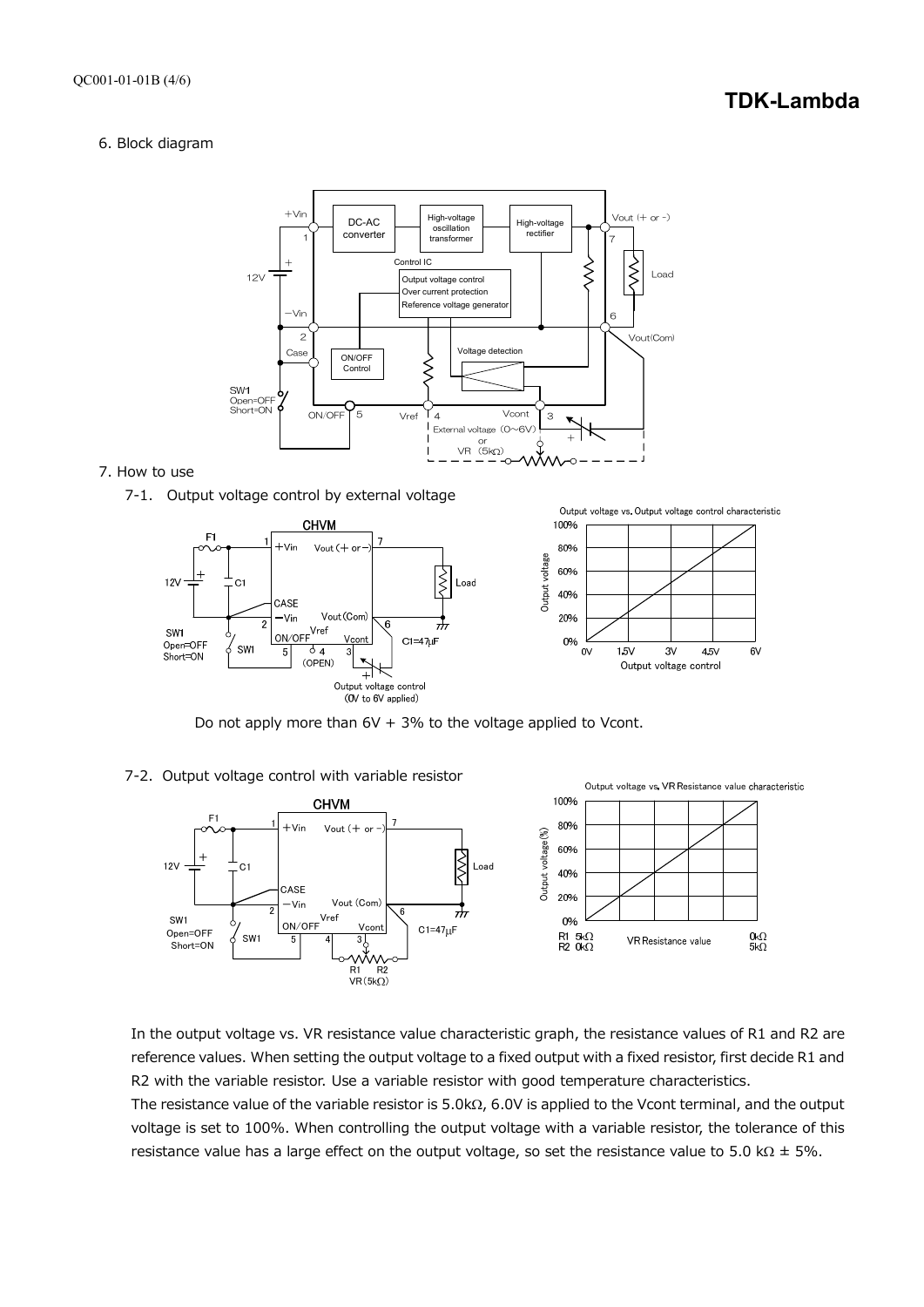# 8. Temperature Derating



9. Over current protection

An over current protection circuit is internal as protection against overloads and load shorts.

If the overload or output is short-circuited, the output voltage will drop.

The output voltage will be automatically restored if the cause is removed.

The over current characteristic is a foldback characteristic. As the output voltage setting value decreases, the over current operation point also decreases, so be careful of the load resistance.



#### 10. ON / OFF Control

The output voltage can be controlled externally by opening and closing the ON / OFF pin and -Vin. Between ON/OFF Terminal (5) and -Vin(2)

Open: Output OFF

Short: Output ON (0 to 0.4V, 1mA max)

When not using ON / OFF control, make a short.

Since chattering of the ON / OFF pin affects the output voltage, make sure there is no chattering. The output residual voltage when the output is turned off by ON / OFF control is within 0.5% (At the time of input / output rating).